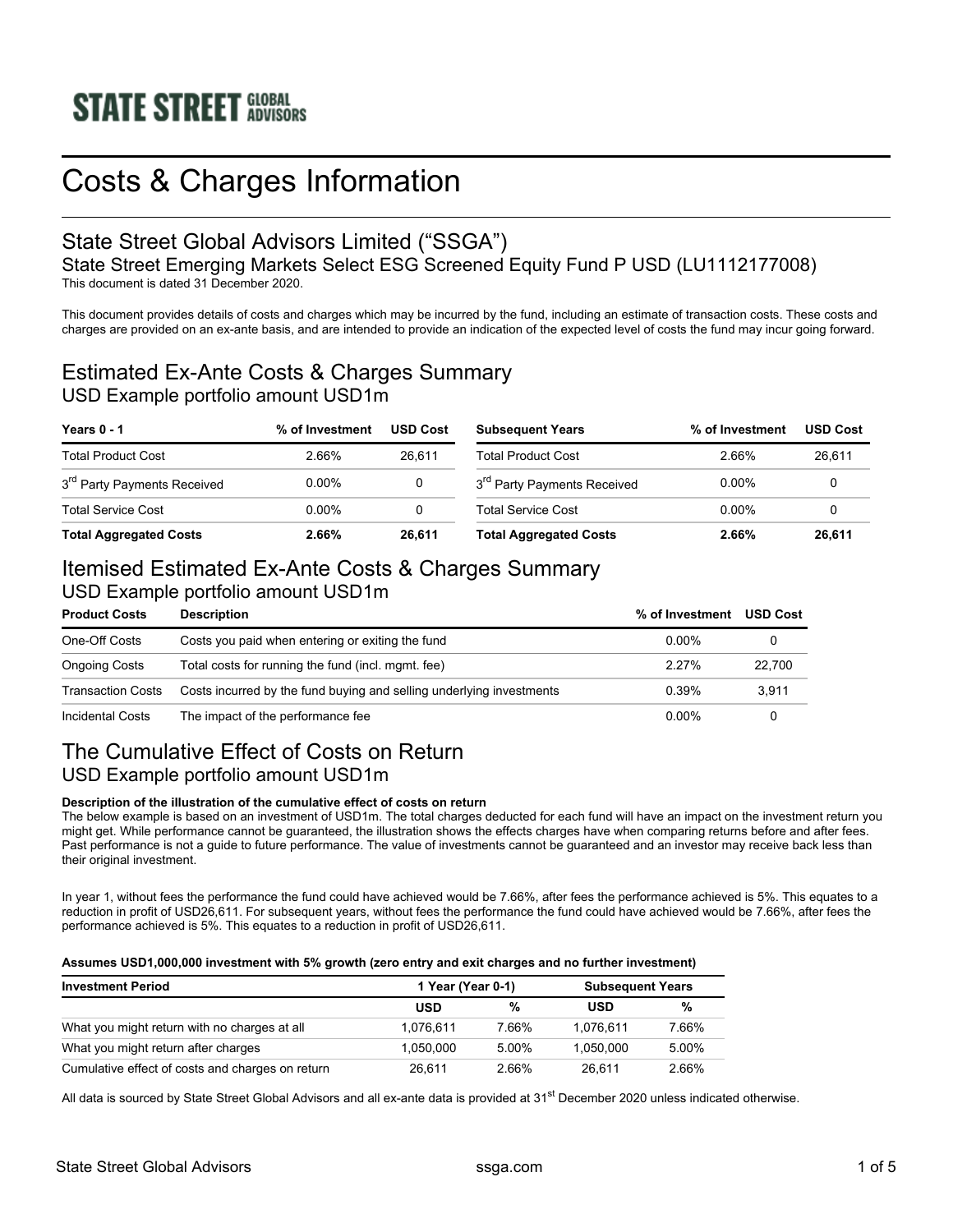## State Street Global Advisors Limited ("SSGA")

#### State Street Emerging Markets Select ESG Screened Equity Fund P USD (LU1112177008)

The costs disclosed below relate to the period 1<sup>st</sup> January 2020 - 31<sup>st</sup> December 2020.

This document provides details of costs and charges actually incurred by the fund (ex post).

#### Ex-Post Costs & Charges Summary USD Example portfolio amount USD1m

|                                         | % of Investment | <b>USD Cost</b> |
|-----------------------------------------|-----------------|-----------------|
| <b>Total Product Cost</b>               | 2 77%           | 27.652          |
| 3 <sup>rd</sup> Party Payments Received | $0.00\%$        | $\mathbf{0}$    |
| <b>Total Service Cost</b>               | $0.00\%$        | 0               |
| <b>Total Aggregated Costs</b>           | 2.77%           | 27,652          |

## Itemised Ex-Post Costs & Charges Summary

USD Example portfolio amount USD1m

| <b>Product Costs</b>     | <b>Description</b>                                                   | % of Investment USD Cost |        |
|--------------------------|----------------------------------------------------------------------|--------------------------|--------|
| One-Off Costs            | Costs you paid when entering or exiting the fund                     | 0.00%                    |        |
| <b>Ongoing Costs</b>     | Total costs for running the fund (incl. mgmt. fee)                   | $2.27\%$                 | 22.700 |
| <b>Transaction Costs</b> | Costs incurred by the fund buying and selling underlying investments | 0.50%                    | 4.952  |
| Incidental Costs         | The impact of the performance fee                                    | $0.00\%$                 |        |

## The Cumulative Effect of Costs on Return

The total charges deducted for each fund have an impact on your investment return throughout the course of the year. Whilst performance cannot be guaranteed, the illustration shows the effects charges have when comparing returns before and after fees. Past performance is not a guide to future performance. The value of investments cannot be guaranteed and an investor may receive back less than their original investment.

| Cumulative effect of costs and charges on return | 2 77% |
|--------------------------------------------------|-------|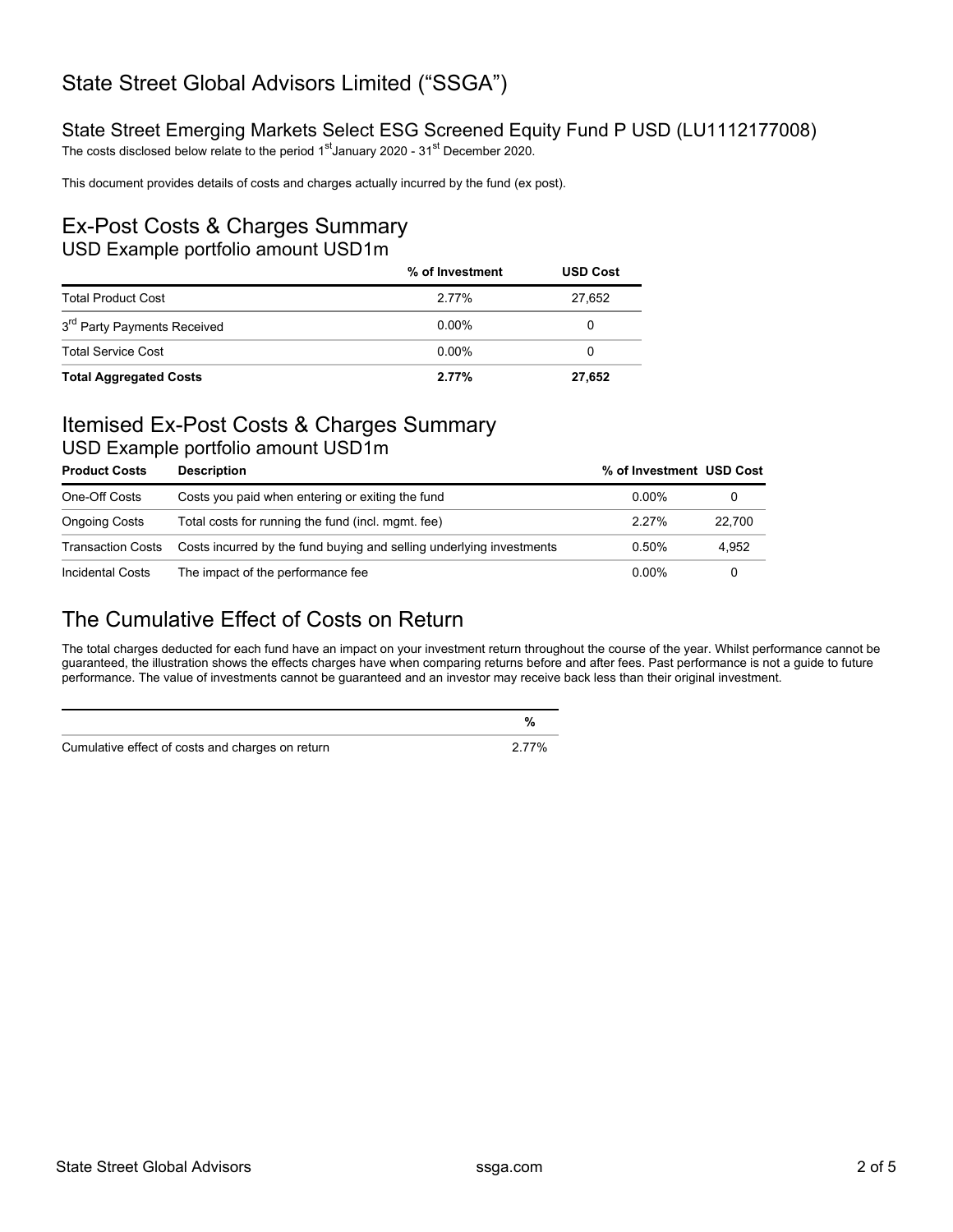#### Costs & Charges Information **Marketing Communication.**

The ex-ante costs provided herein are forward looking costs. These forward looking cost figures are estimates based on historic data where available and relevant, or are based upon the MIFID II guidelines for producing reasonable estimated forward looking cost figures when historic data is not available. Actual cost figures, which will be reported annually, may vary from estimates given herein. The numbers shown above are the average cost and charges that SSGA anticipates that you may incur. This is based, where possible, on actual cost and charges, and when such data is not available SSGA has made reasonable estimations on a best effort basis. SSGA reserves the right to review and amend the figures shown above. All information has been obtained from sources believed to be reliable as at date indicated unless otherwise noted, but its accuracy is not guaranteed.

There is no representation or warranty as to the current accuracy, reliability or completeness of, nor liability for, decisions based on such information and it should not be relied on as such. SSGA accepts no liability to you for any implication that the cost and charges expected in respect of: (i) a similar transaction executed at or around the same time; or (ii) the same transaction executed in future, will be the same as or similar to those shown in this document.

#### **Definitions and methodology**

| Transaction Costs (General)                                      | The 2020 transaction cost amounts have been calculated in consistency with the PRIIPS methodology<br>(Packaged Retail Investment and Insurance Products). Transaction Costs include explicit costs<br>(commissions, taxes, exchange fees), as well as implicit costs. Implicit costs have been calculated<br>using asset class specific methodologies, as detailed below.                                                                                                                                                                                     |
|------------------------------------------------------------------|---------------------------------------------------------------------------------------------------------------------------------------------------------------------------------------------------------------------------------------------------------------------------------------------------------------------------------------------------------------------------------------------------------------------------------------------------------------------------------------------------------------------------------------------------------------|
| Implicit Transaction Costs (Equity)                              | Implicit transaction costs for equity securities have been calculated by reference to the order arrival<br>price methodology. That is: the price at the time the order is transmitted to a broker for execution.                                                                                                                                                                                                                                                                                                                                              |
| Implicit Transaction Costs (Foreign<br>Exchange)                 | Implicit transaction costs for foreign exchange securities have been calculated by reference to the<br>order arrival price methodology. That is : the price at the time the order is transmitted to a broker for<br>execution. With the exception of orders sent using market on close trading instructions and position roll<br>overs, where the standard SSGA Trading Cost Analysis methodology was used. TCA calculates<br>implicit costs by reference to the close price at the predefined order dealing target time (eg. London<br>4pm FIX rate).        |
| <b>Implicit Transaction Costs (Futures)</b>                      | Implicit transaction costs for futures securities have been calculated by reference to the order arrival<br>price methodology. That is: the price at the time the order is transmitted to the internal SSGA dealing<br>desk. With the exception of orders sent using market on close trading instructions and position roll<br>overs, where the standard SSGA Trading Cost Analysis methodology was used. TCA calculates<br>implicit costs by reference to the close price one minute after the predefined order dealing target time.                         |
| Implicit Transaction Costs (Fixed Income)                        | Implicit transaction costs for fixed income securities have been calculated using the spread<br>methodology. That is: the difference between the price for buying (offer price) and the price for selling<br>(bid price) a stock or security.                                                                                                                                                                                                                                                                                                                 |
| <b>Implicit Transaction Costs (Money</b><br>Markets Instruments) | Implicit transaction costs for short-term fixed income securities have been calculated using the spread<br>methodology. That is: the difference between the price for buying (offer price) and the price for selling<br>(bid price) a stock or security.                                                                                                                                                                                                                                                                                                      |
| Anti Dilution Levies (ADL)                                       | Have been backed out from the transaction costs calculations, for the below Fund ranges : Authorised<br>Unit Trusts, Managed Pension Funds Limited, SSGA Liquidity Plc, SSGA Luxembourg SICAV, SSGA<br>Qualified Trust, State Street Authorised Contractual Scheme, State Street Global Advisors Gross Roll<br>Up Unit Trust, State Street ICAV, State Street Ireland Unit Trust, State Street Spectrum Unit Trust,<br>WindWise Property Unit Trust, WindWise Qualified Funds Plc. Eg : reported transaction costs =<br>Explicit Costs + Implicit Costs - ADL |
| <b>SPDRs Primary Market Transactions</b>                         | The impact of transactions in the primary market has been adjusted for, as below. For Fixed Income<br>Funds the Anti Dilution Levies have been backed out (please see ADL section). For Equity Funds :<br>Primary Market trades have been excluded from transaction costs calculations.                                                                                                                                                                                                                                                                       |
| 3 <sup>rd</sup> Party Payments Received                          | Third Party payments received by investment firms in connection with the investment service provided.                                                                                                                                                                                                                                                                                                                                                                                                                                                         |
| <b>Total Service Cost</b>                                        | Costs related to the provision of an investment service.                                                                                                                                                                                                                                                                                                                                                                                                                                                                                                      |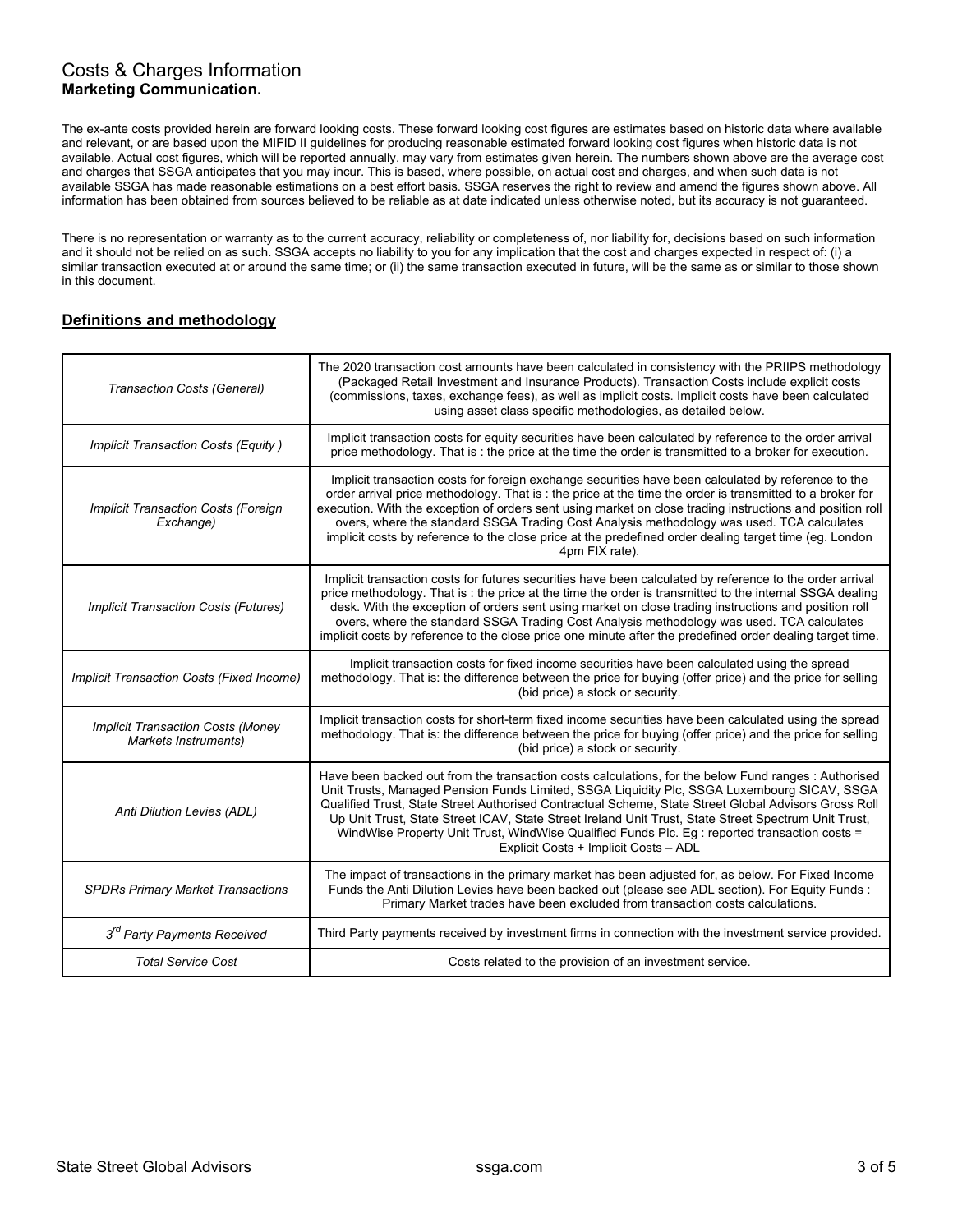### Portfolio Turnover Ratio Information

This document is dated 31 December 2020.

1 year PTR = 69.0%

The portfolio turnover ratio has been calculated by dividing the lesser of amounts of purchases or sales of portfolio securities by the average net asset value of the portfolio for the period.

Derivatives as well as called securities, maturities and redemptions were excluded from the buys and sells totals.

Portfolio turnover measures how quickly securities are either bought or sold by the investment manager.